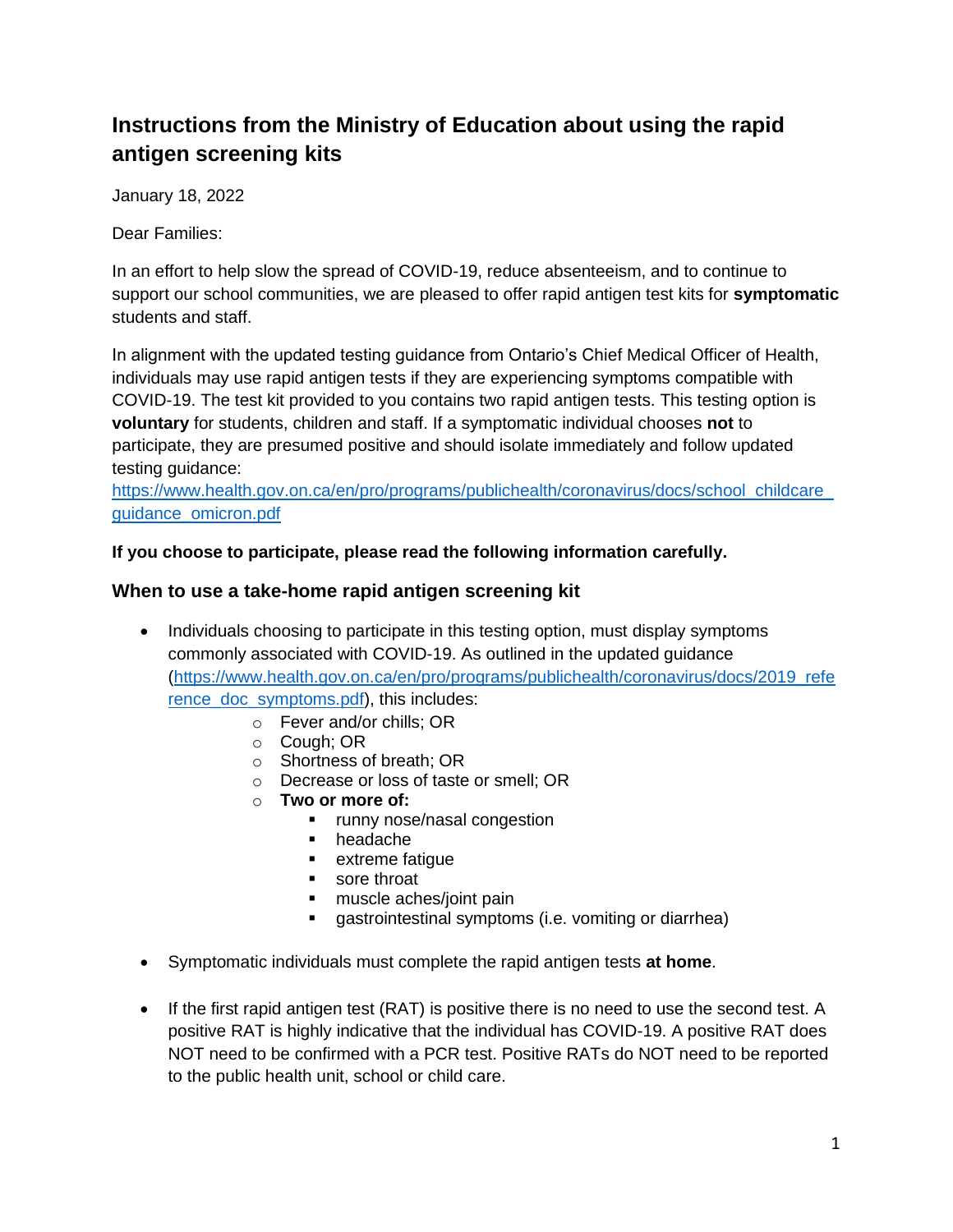• If the first RAT is negative complete the second test separated by 24-48 hours.

# **How to use the take-home rapid antigen screening kit**:

- There are 3 different varieties of rapid antigen tests that are being distributed by the province. Please see the links below for instructions on how to use each variety:
	- 1. **BTXN Rapid Response™:**  [https://www.ontariohealth.ca/sites/ontariohealth/files/2022-](https://www.ontariohealth.ca/sites/ontariohealth/files/2022-01/BTNXSelfScreeningInstructions.pdf) [01/BTNXSelfScreeningInstructions.pdf](https://www.ontariohealth.ca/sites/ontariohealth/files/2022-01/BTNXSelfScreeningInstructions.pdf)
	- 2. **SD Biosensor:** [https://www.ontariohealth.ca/sites/ontariohealth/files/2021-](https://www.ontariohealth.ca/sites/ontariohealth/files/2021-12/SDBiosensorSelfScreeningInstructions.pdf) [12/SDBiosensorSelfScreeningInstructions.pdf](https://www.ontariohealth.ca/sites/ontariohealth/files/2021-12/SDBiosensorSelfScreeningInstructions.pdf)
	- 3. **Trimedic FaStep®:** [https://www.ontariohealth.ca/sites/ontariohealth/files/2022-](https://www.ontariohealth.ca/sites/ontariohealth/files/2022-01/Trimedic%20Self%20Screening%20Instructions.pdf) [01/Trimedic%20Self%20Screening%20Instructions.pdf](https://www.ontariohealth.ca/sites/ontariohealth/files/2022-01/Trimedic%20Self%20Screening%20Instructions.pdf)
- Also reference this how-to video:<https://youtu.be/EWSFJ1JoUd0>

# **Parents/guardians may choose to administer this screening on younger children who may need help.**

# **What to do after your test**

- You will know the outcome of the test within 15 minutes.
- **If the first rapid antigen test is positive,** there is no need to use the second test. A positive rapid antigen test is highly indicative that the individual has COVID-19. Positive rapid antigen tests do NOT need to be reported to the public health unit, school or child care.
- **If the first rapid antigen test is negative,** complete the second test within 24-48 hours of the first test. If two consecutive rapid antigen tests, separated by 24-48 hours, are both **negative**, the symptomatic individual is less likely to have COVID-19 infection, and the individual should isolate until symptoms are improving for at least 24 hours (or 48 hours if gastrointestinal symptoms are present).
- If the individual who tests **positive** is fully vaccinated or 11 years of age or younger, they must self-isolate for at least 5 days from symptom onset and until their symptoms have been improving for 24 hours (or 48 hours if gastrointestinal symptoms), whichever is longer in duration.
- If the individual who tests **positive** is 12 years of age or older and is either partially vaccinated or unvaccinated they must self-isolate for 10 days from symptom onset or from the date of their test (whichever was earlier).
- If the individual who tests **positive** is immune compromised (regardless of age and vaccination status) they must self-isolate for 10 days from the onset of symptoms, or from the date of their test (whichever came sooner).